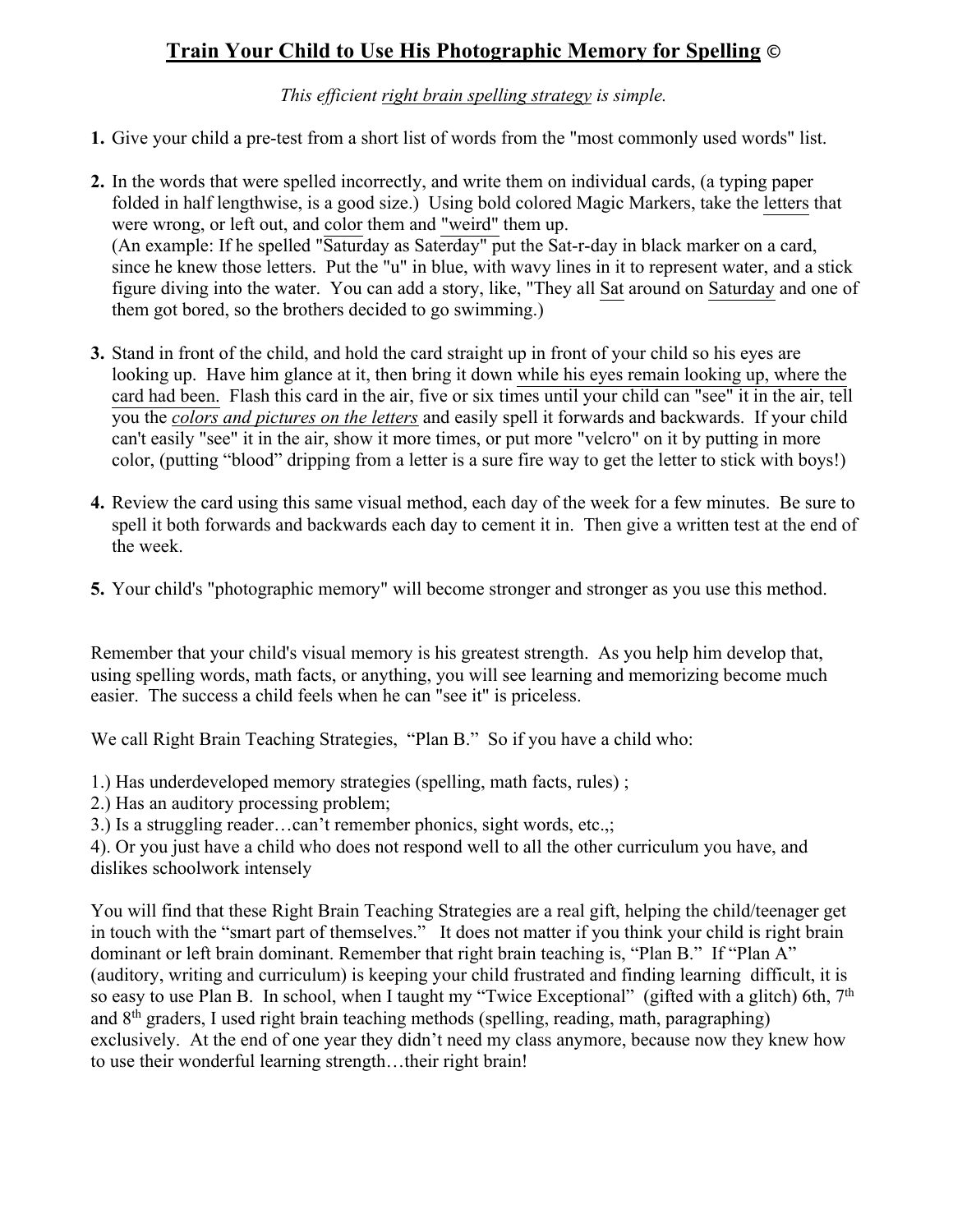The words in this word bank are listed in the order of their frequency of use in everyday writing. Since **the** is the most frequently used word in our language, its number is one in the word bank. The first 25 words are used in 33% of everyday writing, the first 100 words appear in 50% of adult and student writing, and the first 1,000 words are used in 89% of everyday writing.

| the         | their     | did     | work      |
|-------------|-----------|---------|-----------|
| of          | said      | down    | three     |
| and         | if        | only    | must      |
| a           | do        | way     | because   |
| to          | will      | find    | does      |
| 1n          | each      | use     | part      |
| is          | about     | may     | even      |
| you         | how       | water   | place     |
| that        | up        | long    | well      |
| it          | out       | little  | such      |
| he          | them      | very    | here      |
| for         | then      | after   | take      |
| was         | she       | words   | why       |
| on          | many      | called  | help      |
| are         | some      | just    | put       |
| <b>as</b>   | <b>SO</b> | where   | different |
| with        | these     | most    | away      |
| his         | would     | know    | again     |
| they        | other     | get     | off       |
| at          | into      | through | went      |
| be          | has       | back    | old       |
| this        | more      | much    | number    |
| from        | her       | go      | great     |
| $\mathbf I$ | two       | good    | tell      |
| have        | like      | new     | men       |
| <b>or</b>   | him       | write   | say       |
| by          | see       | our     | small     |
| one         | time      | me      | every     |
| had         | could     | man     | found     |
| not         | no        | too     | still     |
| but         | make      | any     | between   |
| what        | than      | day     | mane      |
| all         | first     | same    | should    |
| were        | been      | right   | home      |
| when        | its       | look    | big       |
| we          | who       | think   | give      |
| there       | now       | also    | air       |
| can         | people    | around  | line      |
| an          | my        | another | set       |
| your        | made      | came    | own       |
| which       | over      | come    | under     |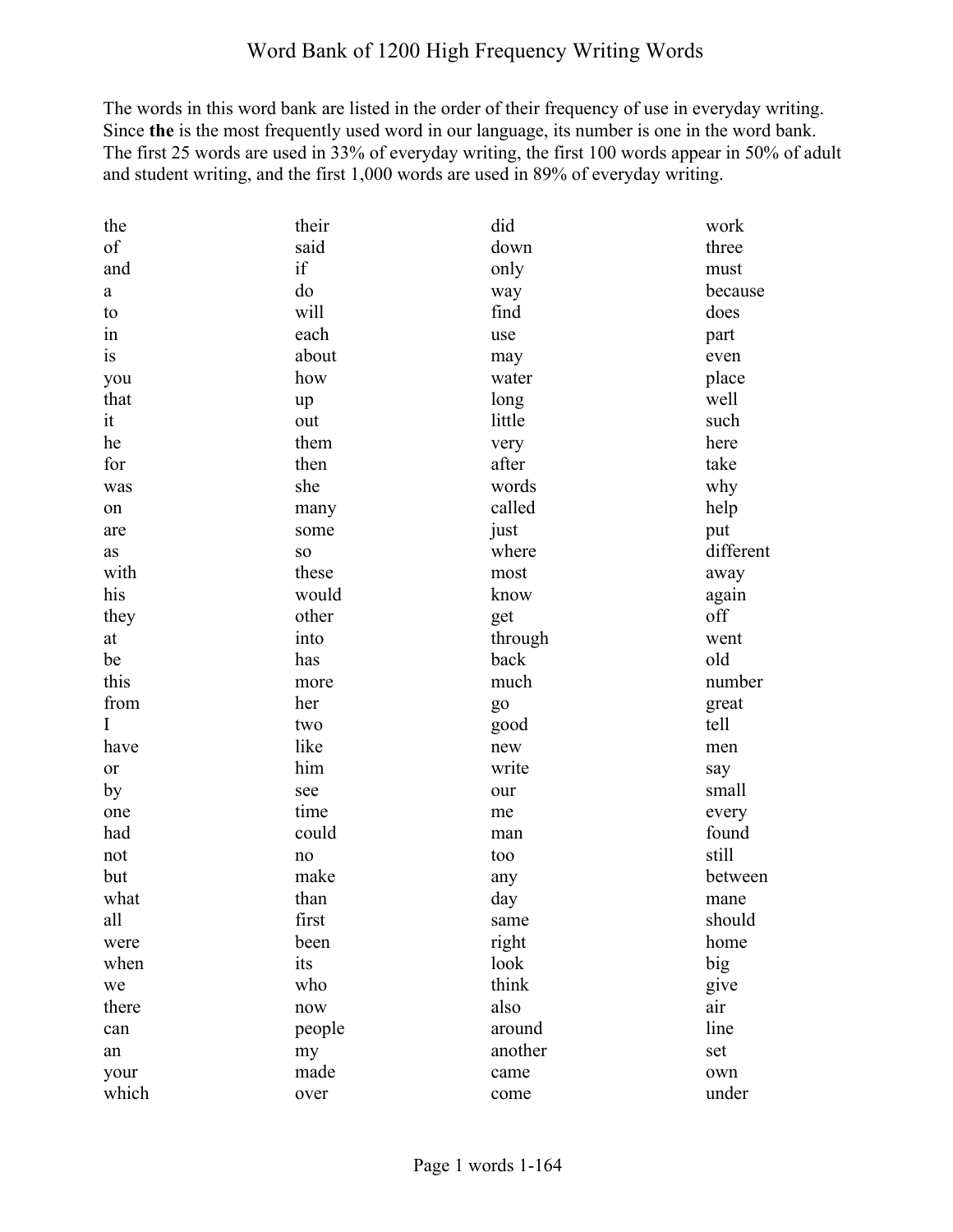| read      | four     | sun     | eat                  |
|-----------|----------|---------|----------------------|
| last      | head     | thing   | short                |
| never     | above    | whole   | <b>United States</b> |
| us        | kind     | hear    | run                  |
| left      | began    | example | book                 |
| end       | almost   | heard   | gave                 |
| along     | live     | several | order                |
| while     | page     | change  | open                 |
| might     | got      | answer  | ground               |
| next      | earth    | room    | cold                 |
| sound     | need     | sea     | really               |
| below     | far      | against | table                |
| saw       | hand     | top     | remember             |
| something | high     | turned  | tree                 |
| thought   | year     | learn   | course               |
| both      | mother   | point   | front                |
| few       | light    | city    | American             |
| those     | country  | play    | space                |
| always    | father   | toward  | inside               |
| show      | let      | five    | ago                  |
| large     | night    | himself | sad                  |
| often     | picture  | usually | early                |
| together  | being    | money   | <b>I'll</b>          |
| asked     | study    | seen    | learned              |
| house     | second   | didn't  | brought              |
| don't     | soon     | car     | close                |
| world     | story    | morning | nothing              |
| going     | since    | I'm     | though               |
| want      | white    | body    | idea                 |
| school    | ever     | upon    | before               |
| important | paper    | family  | lived                |
| until     | hard     | later   | became               |
| form      | near     | turn    | add                  |
| food      | sentence | move    | become               |
| keep      | better   | face    | grow                 |
| children  | best     | door    | draw                 |
| feet      | across   | cut     | yet                  |
| land      | during   | done    | less                 |
| side      | today    | group   | wind                 |
| without   | however  | true    | behind               |
| boy       | sure     | half    | cannot               |
| once      | knew     | red     | letter               |
| animal    | it's     | fish    | among                |
| life      | try      | plants  | able                 |
| enough    | told     | living  | dog                  |
| took      | young    | black   | shown                |
|           |          |         |                      |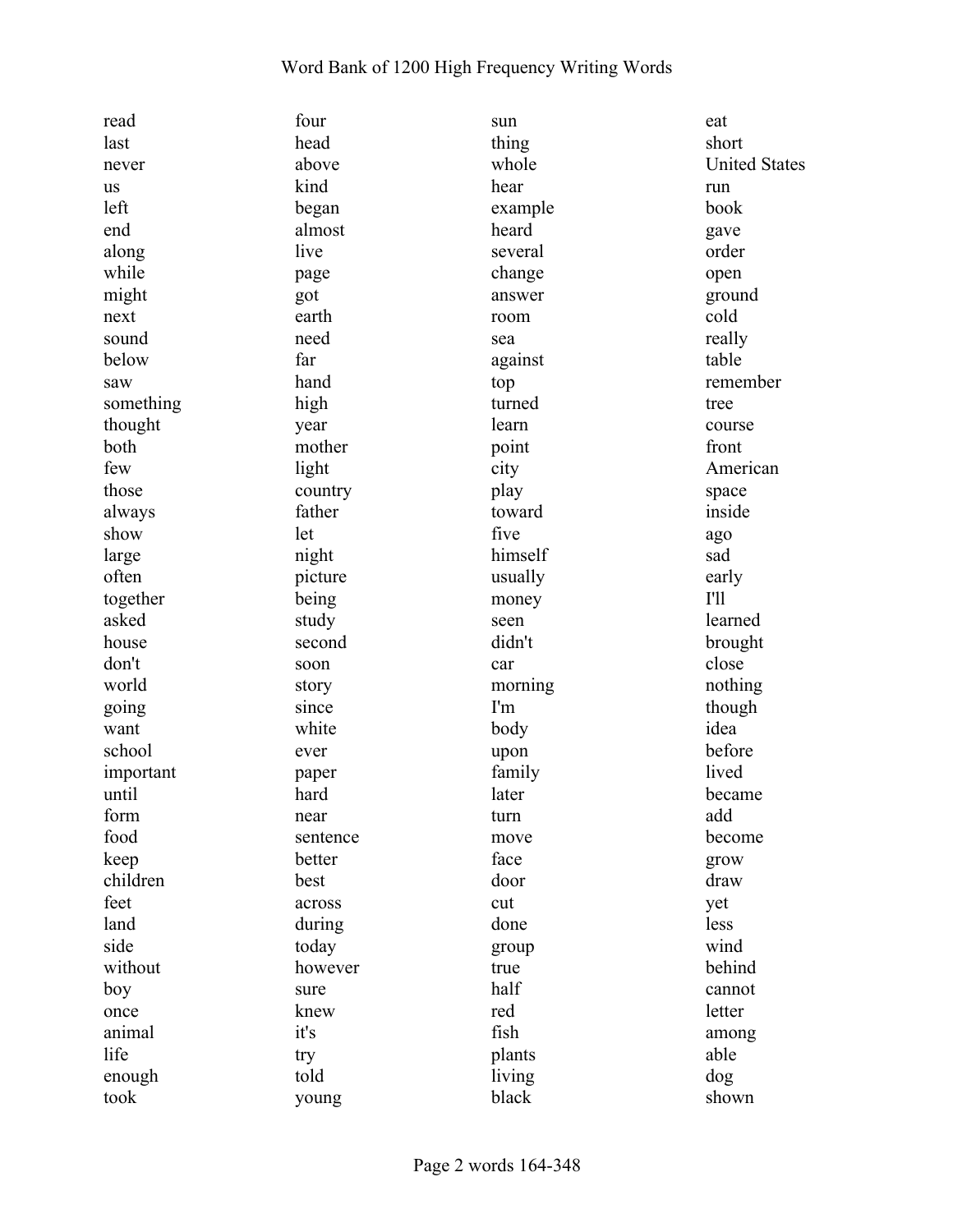| mean     | common     | ice        | build    |
|----------|------------|------------|----------|
| English  | stop       | ship       | glass    |
| rest     | am         | themselves | rock     |
| perhaps  | talk       | begin      | tall     |
| certain  | whether    | fact       | alone    |
| six      | fine       | third      | bottom   |
| feel     | round      | quite      | check    |
| fire     | dark       | carry      | reading  |
| ready    | past       | distance   | fall     |
| green    | ball       | although   | poor     |
| yes      | girl       | sat        | map      |
| built    | road       | possible   | friend   |
| special  | blue       | heart      | language |
| ran      | instead    | real       | job      |
| full     | either     | simple     | music    |
| town     | held       | snow       | buy      |
| complete | already    | rain       | window   |
| oh       | warm       | suddenly   | mark     |
| person   | gone       | easy       | heat     |
| hot      | finally    | leaves     | grew     |
| anything | summer     | lay        | listen   |
| hold     | understand | size       | ask      |
| state    | moon       | wild       | single   |
| list     | animals    | weather    | clear    |
| stood    | mind       | miss       | energy   |
| hundred  | outside    | pattern    | week     |
| ten      | power      | sky        | explain  |
| fast     | problem    | walked     | lost     |
| felt     | longer     | main       | spring   |
| kept     | winter     | someone    | travel   |
| notice   | deep       | center     | wrote    |
| can't    | heavy      | field      | farm     |
| strong   | carefully  | stay       | circle   |
| voice    | follow     | itself     | whose    |
| probably | beautiful  | boat       | correct  |
| area     | everyone   | question   | bed      |
| horse    | leave      | wide       | measure  |
| matter   | everything | least      | straight |
| stand    | game       | tiny       | base     |
| box      | system     | hour       | mountain |
| start    | bring      | happened   | caught   |
| that's   | watch      | foot       | hair     |
| class    | shell      | care       | bird     |
| piece    | dry        | low        | wood     |
| surface  | within     | else       | color    |
| river    | floor      | gold       | war      |
|          |            |            |          |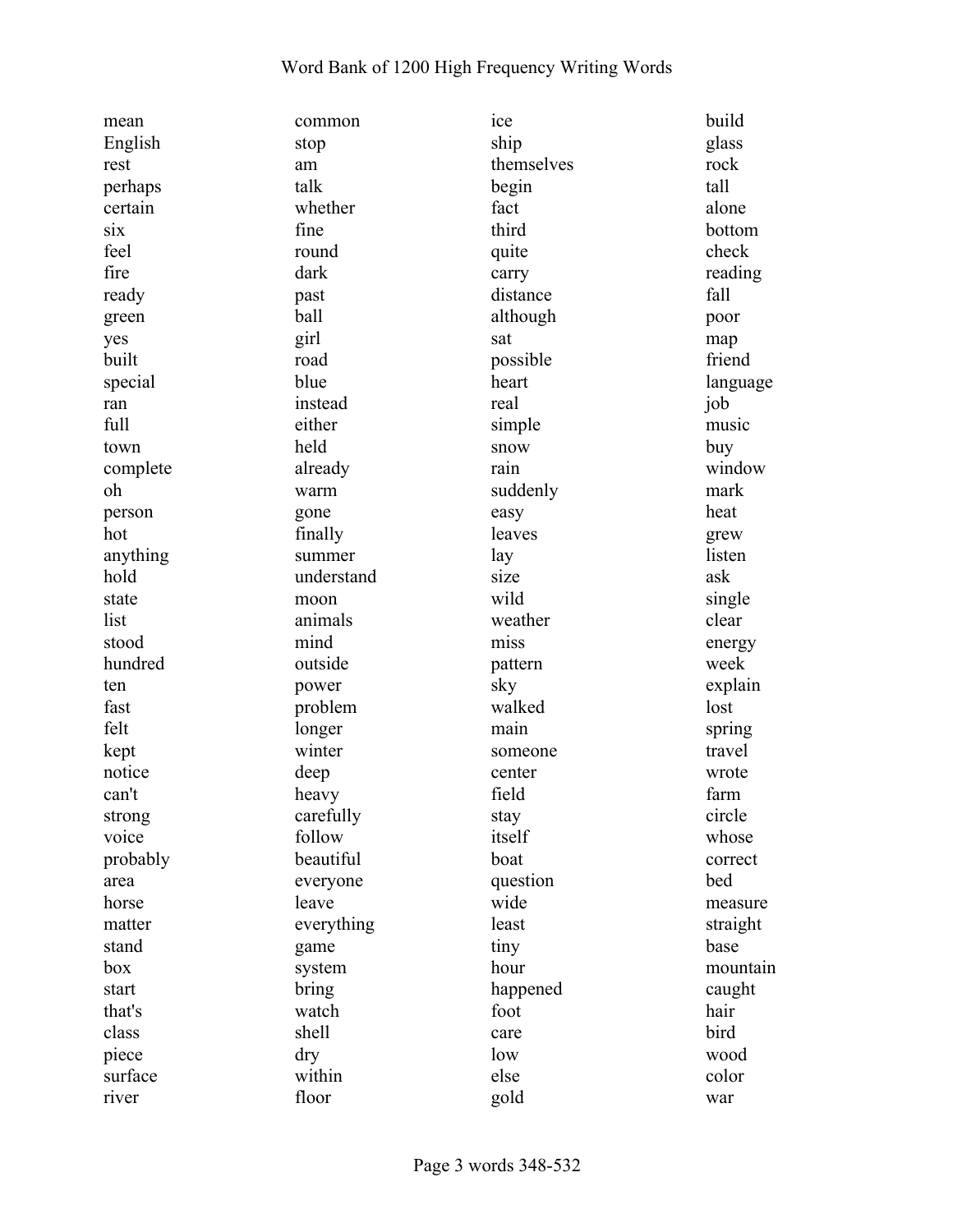| fly         | milk       | yellow      | stone    |
|-------------|------------|-------------|----------|
| yourself    | choose     | party       | hit      |
| seem        | north      | force       | wife     |
| thus        | seven      | test        | island   |
| square      | famous     | bad         | we'll    |
| moment      | late       | temperature | opposite |
| teacher     | pay        | pair        | born     |
| happy       | sleep      | ahead       | sense    |
| bright      | iron       | wrong       | cattle   |
| sent        | trouble    | practice    | million  |
| present     | store      | sand        | anyone   |
| plan        | beside     | tail        | rule     |
| rather      | oil        | wait        | science  |
| length      | modern     | difficult   | afraid   |
| speed       | fun        | general     | women    |
| machine     | catch      | cover       | produce  |
| information | business   | material    | pull     |
| except      | reach      | isn't       | son      |
| figure      | lot        | thousand    | meant    |
| you're      | won't      | sign        | broken   |
| free        | case       | guess       | interest |
| fell        | speak      | forward     | chance   |
| suppose     | shape      | huge        | thick    |
| natural     | eight      | ride        | sight    |
| ocean       | edge       | region      | pretty   |
| government  | soft       | nor         | train    |
| baby        | village    | period      | fresh    |
| grass       | object     | blood       | drive    |
| plane       | age        | rich        | lead     |
| street      | minute     | team        | break    |
| couldn't    | wall       | corner      | sit      |
| reason      | meet       | cat         | bought   |
| difference  | record     | amount      | radio    |
| maybe       | copy       | garden      | method   |
| history     | forest     | led         | king     |
| mouth       | especially | note        | similar  |
| middle      | necessary  | various     | return   |
| step        | he's       | race        | corn     |
| child       | unit       | bit         | decision |
| strange     | flat       | result      | position |
| wish        | direction  | brother     | bear     |
| soil        | south      | addition    | hope     |
| human       | subject    | doesn't     | song     |
| trip        | skin       | dead        | engine   |
| woman       | wasn't     | weight      | board    |
| eye         | I've       | thin        | control  |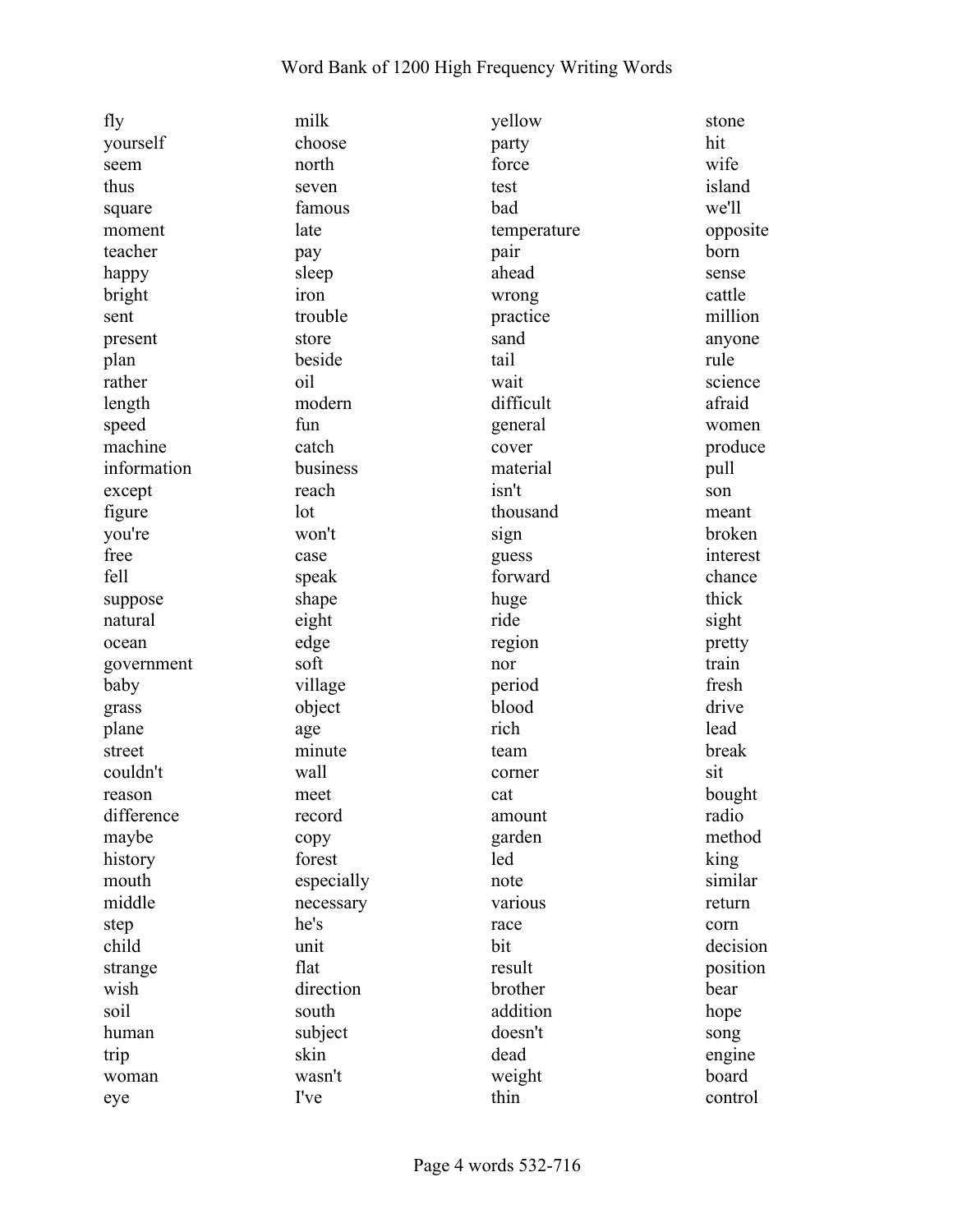| spread    | scale    | throughout | television |
|-----------|----------|------------|------------|
| evening   | basic    | compare    | bill       |
| brown     | happen   | movement   | solve      |
| clean     | safe     | exercise   | pressure   |
| wouldn't  | grown    | bread      | report     |
| section   | cost     | process    | farmer     |
| spent     | wear     | nature     | count      |
| ring      | act      | apart      | trade      |
| teeth     | hat      | path       | chief      |
| quiet     | arm      | careful    | month      |
| ancient   | believe  | narrow     | clothes    |
| stick     | major    | mental     | doctor     |
| afternoon | gray     | nine       | indeed     |
| silver    | wonder   | useful     | dance      |
| nose      | include  | public     | church     |
| century   | describe | according  | original   |
| therefore | electric | steel      | enjoy      |
| level     | sold     | salt       | string     |
| you'll    | visit    | speech     | sister     |
| death     | sheep    | forth      | familiar   |
| hole      | I'd      | nation     | onto       |
| coast     | office   | knowledge  | imagine    |
| cross     | row      | appear     | blow       |
| sharp     | contain  | ate        | quick      |
| fight     | fit      | dinner     | law        |
| capital   | equal    | hurt       | lie        |
| fill      | value    | spend      | final      |
| deal      | yard     | experiment | rise       |
| busy      | beat     | touch      | loud       |
| beyond    | inch     | drop       | fair       |
| send      | sugar    | chair      | herself    |
| love      | key      | east       | slow       |
| cool      | product  | separate   | noise      |
| cause     | desert   | truck      | statement  |
| please    | bank     | sing       | hungry     |
| meat      | farther  | column     | join       |
| lady      | won      | twice      | tube       |
| west      | total    | particular | rode       |
| glad      | sell     | shop       | empty      |
| action    | wire     | unless     | twenty     |
| pass      | rose     | spot       | broke      |
| type      | cotton   | neither    | nice       |
| attention | spoke    | met        | effect     |
| gas       | rope     | wheel      | paid       |
| kitchen   | fear     | none       | motion     |
| pick      | shore    | hill       | myself     |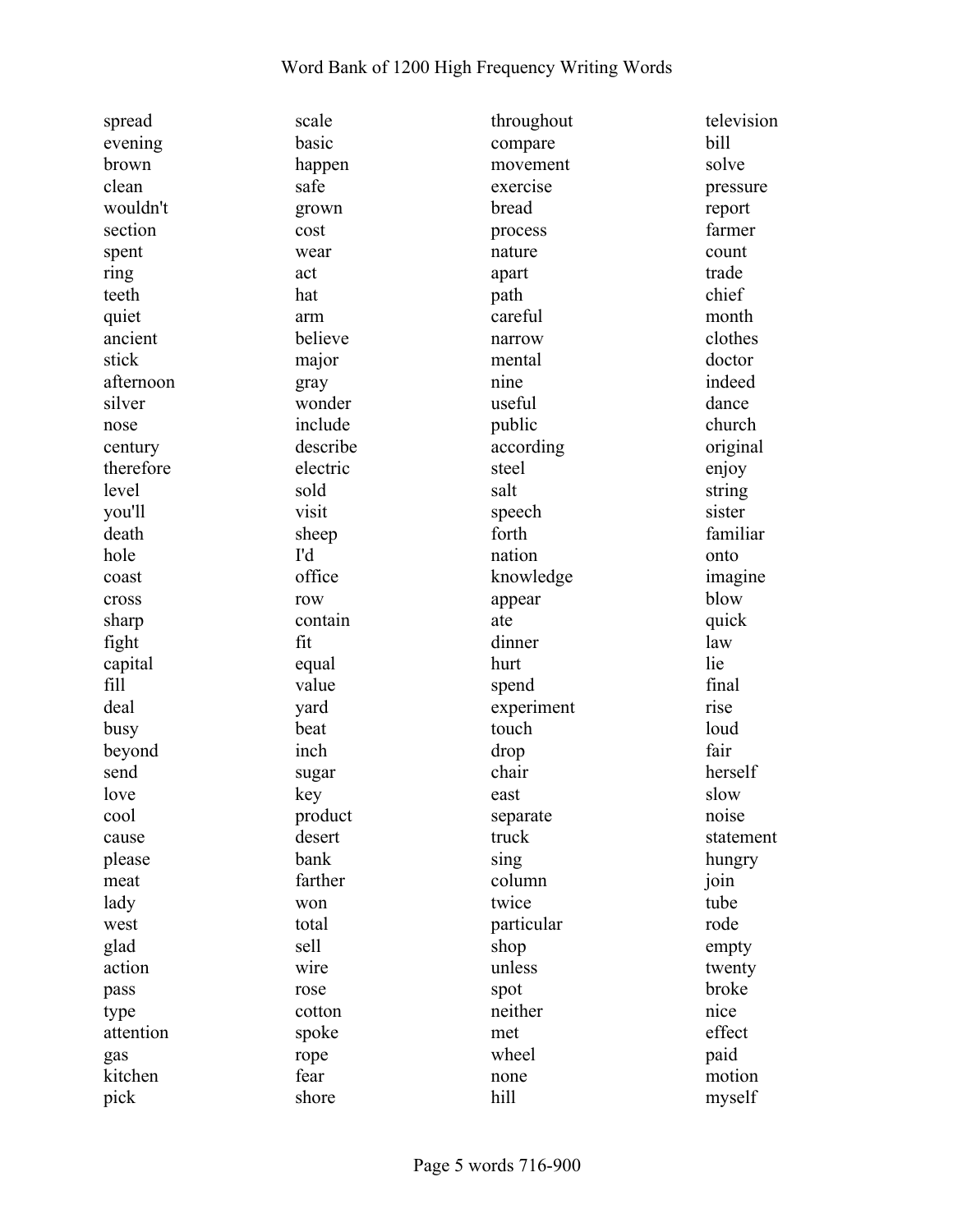| divide    | proud       | further           | secret      |
|-----------|-------------|-------------------|-------------|
| supply    | neck        | steam             | soldier     |
| laid      | breath      | guide             | silent      |
| dear      | strength    | discover          | structure   |
| surprise  | member      | plain             | height      |
| gun       | twelve      | usual             | observe     |
| entire    | mine        | seat              | indicate    |
| fruit     | company     | accept            | railroad    |
| crowd     | current     | police            | knife       |
| band      | pound       | consider          | married     |
| wet       | valley      | dozen             | suggested   |
| solid     | double      | baseball          | entered     |
| northern  | till        | rubber            | magazine    |
| flower    | match       | symbol            | agree       |
| star      | average     | support           | fifty       |
| feed      | die         | exactly           | escape      |
| wooden    | liquid      | industry          | threw       |
| sort      | alive       | they're           | planet      |
| develop   | stream      | beneath           | dangerous   |
| shoulder  | provide     | laugh             | event       |
| variety   | drink       | groceries         | leader      |
| season    | experience  | popular           | peace       |
| share     | future      | thank             | spelling    |
| jump      | tomorrow    | quarter           | chapter     |
| regular   | drove       | climbed           | swimming    |
| represent | population  | continue          | opportunity |
| market    | finish      | potatoes          | immediately |
| we're     | station     | receive           | favorite    |
| flew      | shook       | design            | settled     |
|           |             | president         |             |
| finger    | stage       |                   | telephone   |
| expect    | oxygen      | charge<br>mistake | repeat      |
| army      | poem        |                   | prepare     |
| cabin     | solution    | hospital          | instance    |
| camp      | burn        | remain            | avenue      |
| danger    | cent        | service           | newspaper   |
| purpose   | electricity | increase          | actually    |
| breakfast | everybody   | students          | employee    |
| proper    | rate        | insects           | review      |
| coat      | dust        | address           | convince    |
| push      | worth       | sincerely         | allowed     |
| express   | community   | dollars           | nobody      |
| shot      | captain     | belong            | details     |
| angry     | bus         | bottle            | muscles     |
| southern  | protect     | flight            | model       |
| dress     | cook        | forget            | climate     |
| bag       | raise       | bicycle           | coffee      |